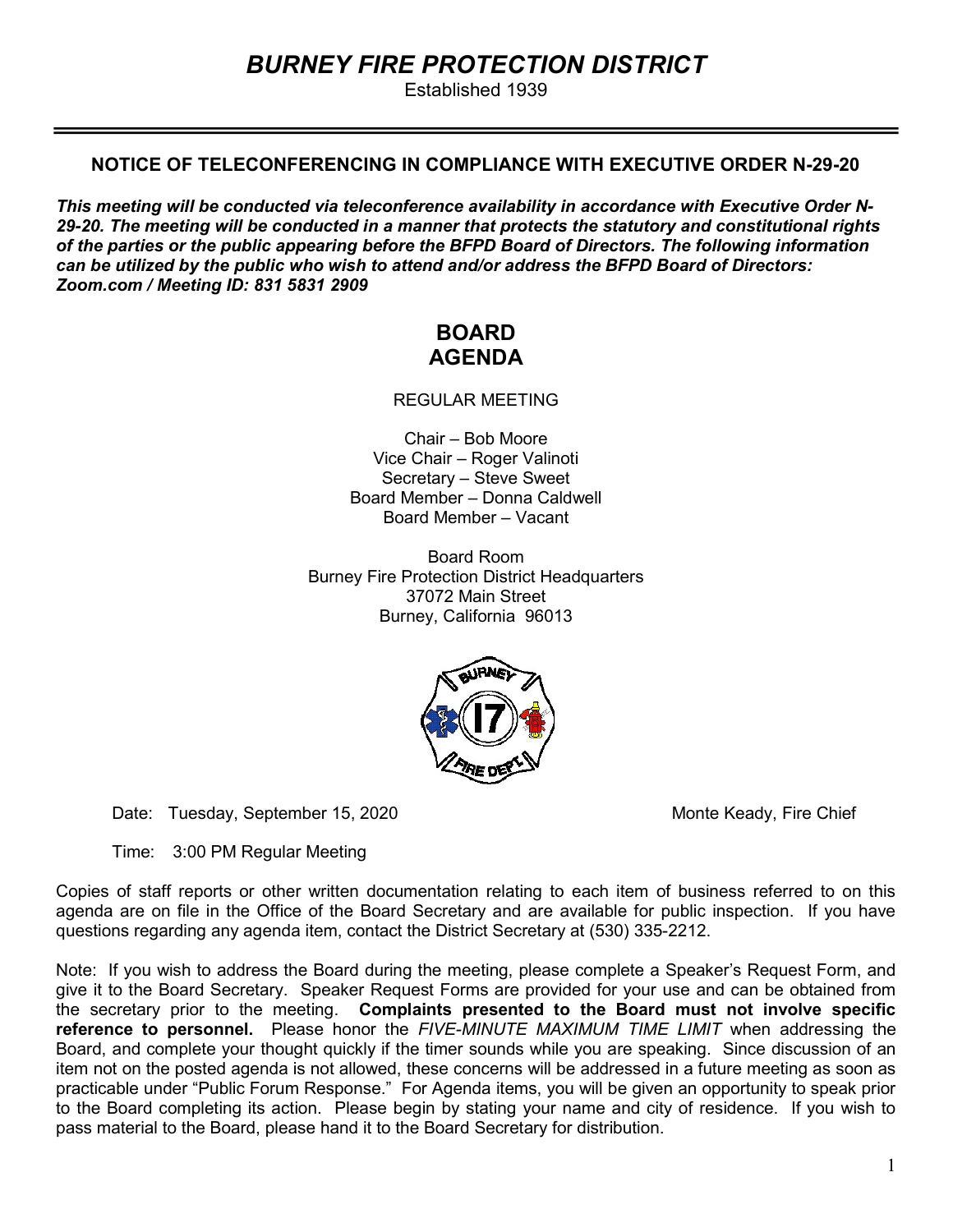No boisterous conduct shall be permitted at any Board meeting. Persistence in boisterous conduct shall be grounds for summary termination, by the Chairperson, of the person's privilege of address.

No oral presentation shall include charges or complaints against any District employee, regardless of whether or not the employee is identified in the presentation by name or another reference, which tends to identify that employee. All charges or complaints against employees shall be submitted to the Board of Fire Commissioners under provisions contained in the Burney Fire Protection District Administrative Instruction. Willful disruption of any of the meetings of the Board of Fire Commissioners shall not be permitted. If the Chairperson finds that there is, in fact, willful disruption of any meeting of the Board, he/she may order the room cleared and subsequently conduct the Board's business without the audience present except for duly accredited representatives of the news media, whom the Chairperson finds not to have participated in the disruption. After clearing the room, the Board may permit those persons, who in their opinion were not responsible for the willful disruption, to re-enter the meeting room.

### BURNEY FIRE PROTECTION DISTRICT Board of Fire Commissioners Tuesday, September 15, 2020 3:00 PM Regular Meeting

## OPEN SESSION

## 1. MEETING CALLED TO ORDER

Chair Moore

## 2. FLAG SALUTE

Chair Moore

## 3. ROLL CALL

Bob Moore Roger Valinoti Steve Sweet Donna Caldwell

## 4. AGENDA APPROVAL

#### 5. ANNOUNCEMENTS

None.

## 6. PRESENTATIONS

#### 7. COMMITTEE REPORTS

 Finance Strategic Plan Fire Station Relocation **Legislative**